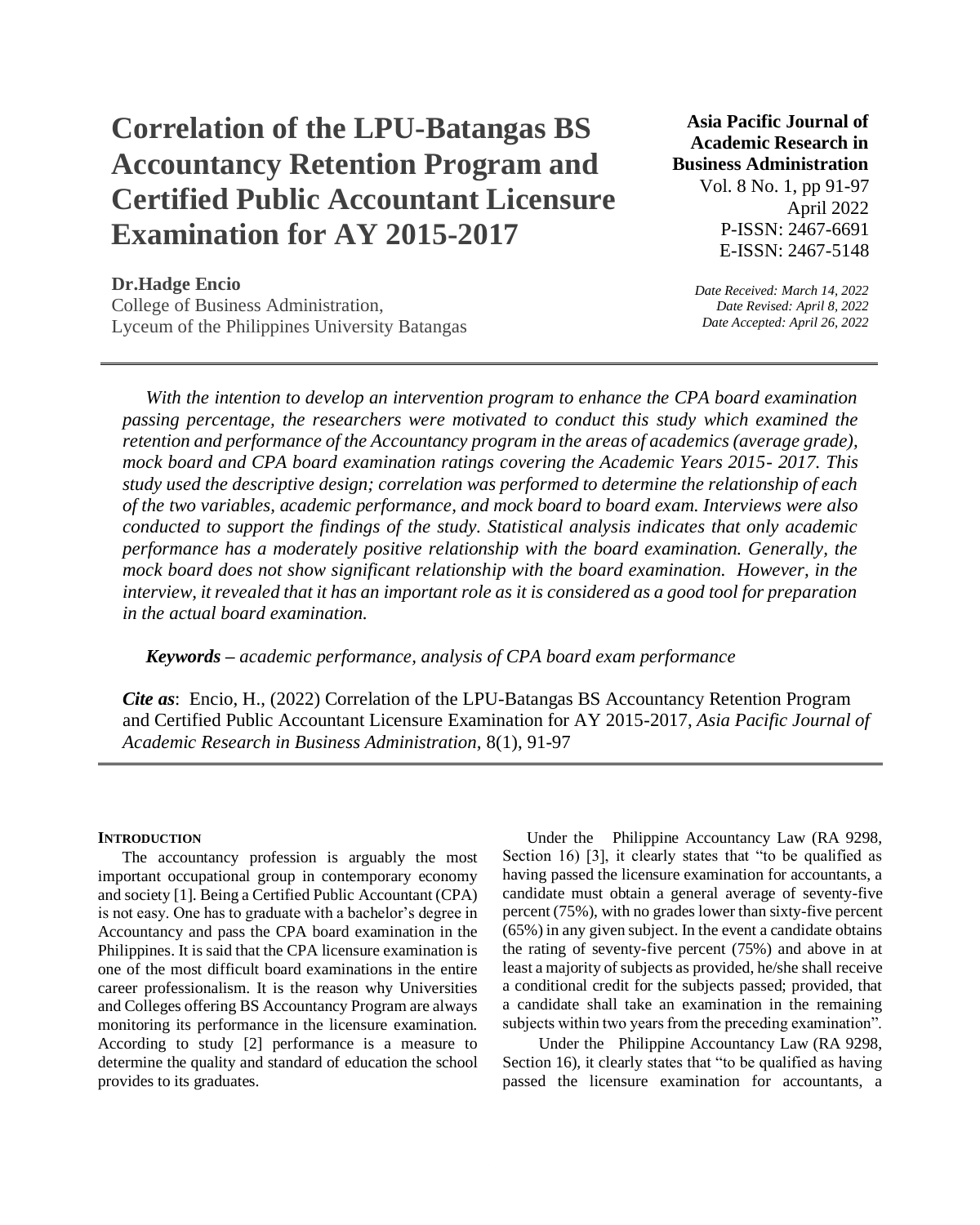candidate must obtain a general average of seventy-five percent (75%), with no grades

The quality of graduates produced by an institution is measured by their performance in board examinations [4]. Universities and Colleges usually develop intervention and remediation practices to further increase the number of passers in licensure examination ([5], [6]. With this, the College of Business and Accountancy is continuously devising retention policy to improve its licensure examinations performance. Several studies were conducted to gain inputs that will help in the program. To mention, as early as the enrollment procedure, the student applicant is already screened by accepting only those incoming First Year with the high school general average grade of 85%. Re-sectioning takes place every semester after considering the grades in English, Mathematics and Accounting subjects. A qualifying examination is given after completion of third year simulating the actual board methods and standards, following the zero transmutation to determine who will qualify to BS Accountancy Program. The successful passers together with the parents are met and the importance of parents or guardian's support on the studies of the students are discussed. This is to enlighten the parents on the difficulty in passing the licensure examinations. With this action, the College is expecting the parents to help their children to at least manage their time in studying and their household work.

Despite student effort, many are still not succeeding in passing the examination. In the article [7], it says that to pass takes time, patience, determination and self-control. In the research conducted [8], it revealed that there is declining national trend of school performance in the Certified Public Accountant Licensure Examination and found out that large number of examinees did not contribute well to increase the record of passing percentage.

According to Oliva et. al. [9], having not succeeding in passing the examination can cause on the downward trend of CPA licensure examination. This downward trend is can be due to the perception of most people in the accounting sector that it is one of the most difficult or tough government licensure examinations in terms of breadth and coverage Other studies revealed that the difficulty of the CPA Licensure Exam could also be attributable to its contents and coverage [10]. This downward trend in performance can also be due to personal difficulties such as lack of preparation by graduates who took the exam and failure to enroll in a review class due to budgetary constraints [11].

As a resolution, mockboard is being practiced by the university to help the students to perform better in the actual examination. Mockboard is a valuable tool for students to use as a learning activity to familiarize themselves with question styles and overall board exam performance. With these gaps, it is imperative that innovative and continuous intervention programs be undertaken in order to maintain or improve the performance of students in CPA board examination.

#### **OBJECTIVES OF THE STUDY**

This study aimed to determine the correlation of the LPU- Batangas BS Accountancy retention program and the CPA board examination performance for the period 2015- 2017. Specifically, this study presented the Accountancy retention program and in terms of academic performance, retention rate, and mock-board examinations; described of the CPA board examinations performance for the past three years; correlate the academic performance and mock-board to board examinations; and propose intervention to improve the passing percentage based on the findings of the study.

#### **MATERIALS AND METHODS Research Design**

The study used the quantitative descriptive research using documentary analysis which involves the collection and analysis of numerical data to explain certain phenomenon [12]. It explored on the available data which covers the results of mock-board exams and the CPA Board examinations. A correlational design was used to measure the causal relationship between variables.

#### **Participants**

This study used the data of eighty-one (81) students BS Accountancy students who took both Mock Board Examination and CPA Licensure Examination for the year 2015 to 2017.

#### **Instrument**

The data were provided by the College of Business Administration consisting of graduates who passed and failed the Mock Board and Licensure Examinations. The researcher will get at least 305 respondents from the total number of 652 bank employees from the 64 active banks in Batangas City.

#### **Data Analysis**

Data gathered were tabulated and analyzed. Frequency count, average, percentage are the statistical tool used to describe the performance of students. Quantitatively, Pearson r correlation coefficient was performed to determine the relationship of each of the variables, academic performance, and mock-board examination to CPA board examinations.

Asia Pacific Journal of Academic Research in Business Administration Volume 8, No. 1, April 2022 P-ISSN: 2467-6691 | E-ISSN: 2467-5148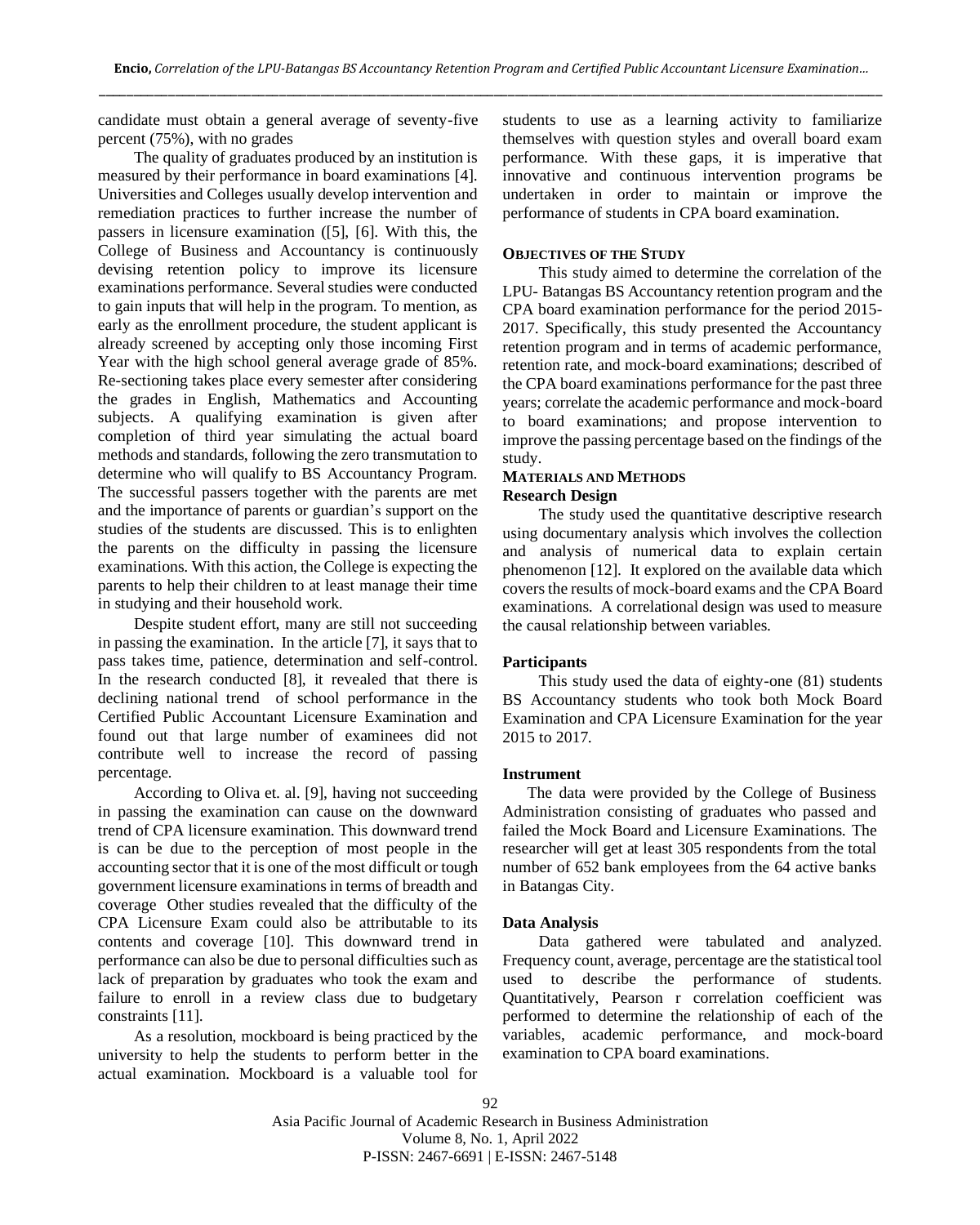#### **RESULTS AND DISCUSSION**



**Figure 1: BS Accountancy Academic Performance 2015-2017**

Figure 1 shows the academic performance of graduates based on the average grades of the accounting subjects taken by the 81 students who were subject in the study. The grades range only from 83-84 percent which is considered average and consistent for 3 years. It can be validated here that Accountancy course is one of the most difficult professional courses according to Abrugar [13]. In LPU-Batangas, it is the practice to use different grading system for professional courses. This is to ensure that the final grades obtained by the students will not be over-stated as compared to the board examination grading system.

| Table 1<br><b>Bachelor of Science in Accountancy Retention Rate</b> |                                        |                           |               |  |  |  |
|---------------------------------------------------------------------|----------------------------------------|---------------------------|---------------|--|--|--|
| Academic<br>Year                                                    | No. of<br><b>Students</b><br>Per Batch | No of<br><b>Graduates</b> | $\frac{0}{n}$ |  |  |  |
| 2014-2015                                                           | 112                                    | 30                        | 26.79%        |  |  |  |
| 2015-2016                                                           | 108                                    | 24                        | 22.22%        |  |  |  |
| 2016-2017                                                           | 103                                    | 27                        | 26.21%        |  |  |  |

Table 1 on the other hand, represents the retention rate of Accountancy students. The retention rate computation is based on the number of students who graduated under the program compared to the number of students who enrolled on the First Semester per batch per school year or academic year. It can be seen that there is an average retention rate of 25.07 percent for the past three (3) years. The retention program of the college can be said to be very strict, considering that only  $22 - 26$  percent were qualifying to finish the BS Accountancy program. Starting from taking Accounting 101 (Basic Accounting), after the Completion of the course, the retention begins. There will already be re-sectioning process conducted to group the Accountancy students accordingly. This happens until the students reached the 3rd year. Afterwards, qualifying examinations will be taken that will determine finally the students that will continue to BS Accountancy program. However, during the process, there are also some students who volunteered to transfer to another program if they believe that Accountancy is difficult for them. This further implies that Accountancy is a tough course as very few survive. This process of eliminating students in the program infers that the College really upholds to the vision of the University of producing quality graduates. This action supports the study [4] saying that retention policy in the Accountancy program examines the retention standards for the students of Accountancy which are predictive of an examinees success in the Certified Public Accountant Licensure Examination.

Table 2 presented the Mock Board performance of the students. For the three years covered, for 2015 out of 30 students only 5 or 16.67 percent passed, 20.83 percent for 2016 and 18.52 percent for 2017. It has an average of 18.52 percent passing rate. The highest score obtained is 79 percent for 2015 and 69.25 percent is the lowest and the average score is 72.67 percent. For 2016, the average grade is 72.04 percent and 72.56 percent for 2017.

| Year         | Number of | Exam Results  |                   |        | Highest    | Lowest | Average |       |
|--------------|-----------|---------------|-------------------|--------|------------|--------|---------|-------|
| Graduated    | Graduates | <b>Passed</b> | <b>Percentage</b> | Failed | Percentage | Score  | Score   |       |
| 2015         | 30        |               | 16.67%            | 25     | 83.33%     | 79.00  | 69.25   | 72.67 |
| 2016         | 24        |               | 20.83%            | 25     | 79.17%     | 76.90  | 67.98   | 72.04 |
| 2017         | 27        |               | 18.52%            | 25     | 81.48%     | 83.33  | 66.83   | 72.56 |
| <b>Total</b> | 81        | 15            | 18.52%            | 75     | 92.59%     |        |         |       |

**Table 2. Mock Board Performance 2015-2017 Graduates**

It is also in this year that the highest and the lowest scores in 3 year's comparisons were obtained in the mock board examinations. The passing rate performance in the

mock-board examinations is consistent with the academic performance. Though the grades registered only average ratings, the increase and decrease in academic average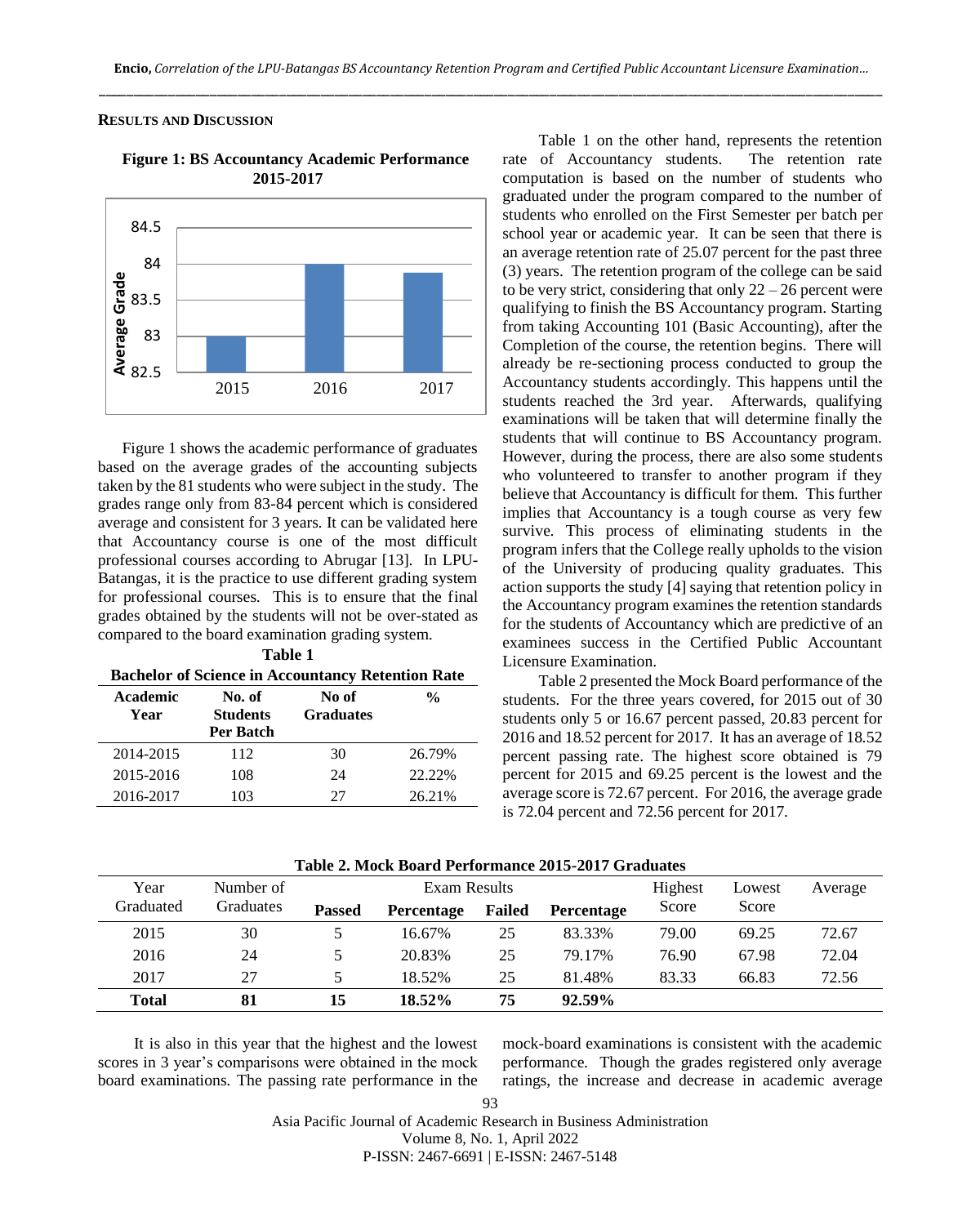grades showed the same effect for the mock-board examination results. As noticed further, very few are passing the mock board, per feedback in the interview, the mock board administered by the College is more difficult as compared to the actual board examinations. With this, the student candidate will realize how difficult to pass the board examination which will motivate them to study harder. This supports the study of Sagarino and Corpuz [14], that one primary reason on why students failed in the actual board examination is over confidence. This refers to the thinking of the students that passing mock board would mean they will also pass in the licensure examination since mock board exam is harder than the actual exam.

| Table 5. CTA Doard Examination Ferrormance |           |           |              |            |        |            |             |            |
|--------------------------------------------|-----------|-----------|--------------|------------|--------|------------|-------------|------------|
| Year                                       | Number of | Number    | Exam Results |            |        |            |             |            |
| Graduated                                  | Graduates | of Takers | Passed       | Percentage | Failed | Percentage | Conditional | Percentage |
| 2015                                       | 30        | 28        | 16           | 57.14%     | q      | 32.14%     |             | 10.71%     |
| 2016                                       | 24        | 24        | 15           | 62.50%     |        | 29.17%     |             | 8.33%      |
| 2017                                       | 27        | 24        | 8            | 33.33%     | 15     | 62.50%     |             | 4.17%      |
| Total                                      | 81        | 76        | 39           |            | 31     |            |             |            |

**Table 3. CPA Board Examination Performance**

*National Passing Percentage: 2015 October 2015 (41%); 2016 October 2016 (36%); 2017 October 2017 (30.45%)*

Table 3 showed the performance of the 81 students under study for the past 3 years. The figures reflected here refer only to the students who took the board examination for the specified year under the list of graduates. From 2015 to 2016 there is increase in the percentage of passers, an increase of 9.38 percent based on the previous year, however, there is sudden decrease of 46.67percent in year 2017 which is alarming.

Comparing the decrease in passing rate of the college to the over-all passing rate, it registered 41percent, 36percent and 30.45percent for year 2015, 2016 and 2017 respectively. From 2016 to 2017 there is percentage decrease of only 16.67percent as compared to the 46.67percent decrease in college performance. Furthermore, if the overall passing rate will be used as benchmark, the college did well in 2016 where there is increase in percentage of passers and yet the national passing rate is 36 percent or decrease of 14.67 percent.

As to scores obtained in the licensure examinations, for year 2015, the highest score is 87.57percent and the lowest is 56.86 percent, for 2016, 88percent & 59.17percent, for 2017, 87.33percent and 50.33percent highest and lowest scores respectively. However, since the computation on performance is based on the first-time takers only, it is also important to acknowledge the performance of the students who passed the board exams for the 2nd and 3rd take. In 2016 batch, where only 15 passed the first time, considering the results May 2018 there now 17 successful passers, for 2015 out of 30, 23 are already passed, and for 2017 takers, there are now 12 CPA's.

Overall, the obtained ratings are still above the national passing rate for the past three years. These results can be compared in the study Laguador and Refozar [8], saying that Five-Year Declining Performance of Private schools had been registered because they have the most number of examinees as compared to HEIs with one (1) to less than ten (10) examinees in the licensure exam.

**Table 4. Profile of the Board and Mock Board Performance 2015-2017**

| Type         | <b>Statistical Measures</b> |        |      |                 |       |  |
|--------------|-----------------------------|--------|------|-----------------|-------|--|
| of           | Mean                        | Median | SD.  | <b>Skewness</b> | Range |  |
| Exam         |                             |        |      |                 |       |  |
| Board        | 75.29                       | 77.44  | 9.44 | $-1.018$        | 37.67 |  |
| Mock         | 72.45                       | 71.83  | 3.17 | 1 1 2           | 15.35 |  |
| <b>Board</b> |                             |        |      |                 |       |  |

Table 4 presents the statistical measures on the comparison of mock board examinations and CPA Licensure examinations. The standard deviation of 9.44 and 3.17 for the two examinations shows the distance of each score to the mean average.

This represents the homogeneity of the scores which connotes that the score in mock board examination is closer in values compared to mean as compared to scores in board examinations. The skewness on the other hand presents the symmetry on scores of the two exams. Negative skew means it is skewed left, where the distribution has more values are plotted and the tail is longer on the left side [15].

This denotes that the mean score is lower than the median and mode due to data distribution. As to range there is gap of 37.67 between the highest scores and lowest scores of 88percent and 50.33percent while lower gap in mock board examinations of 15.35.

Asia Pacific Journal of Academic Research in Business Administration Volume 8, No. 1, April 2022 P-ISSN: 2467-6691 | E-ISSN: 2467-5148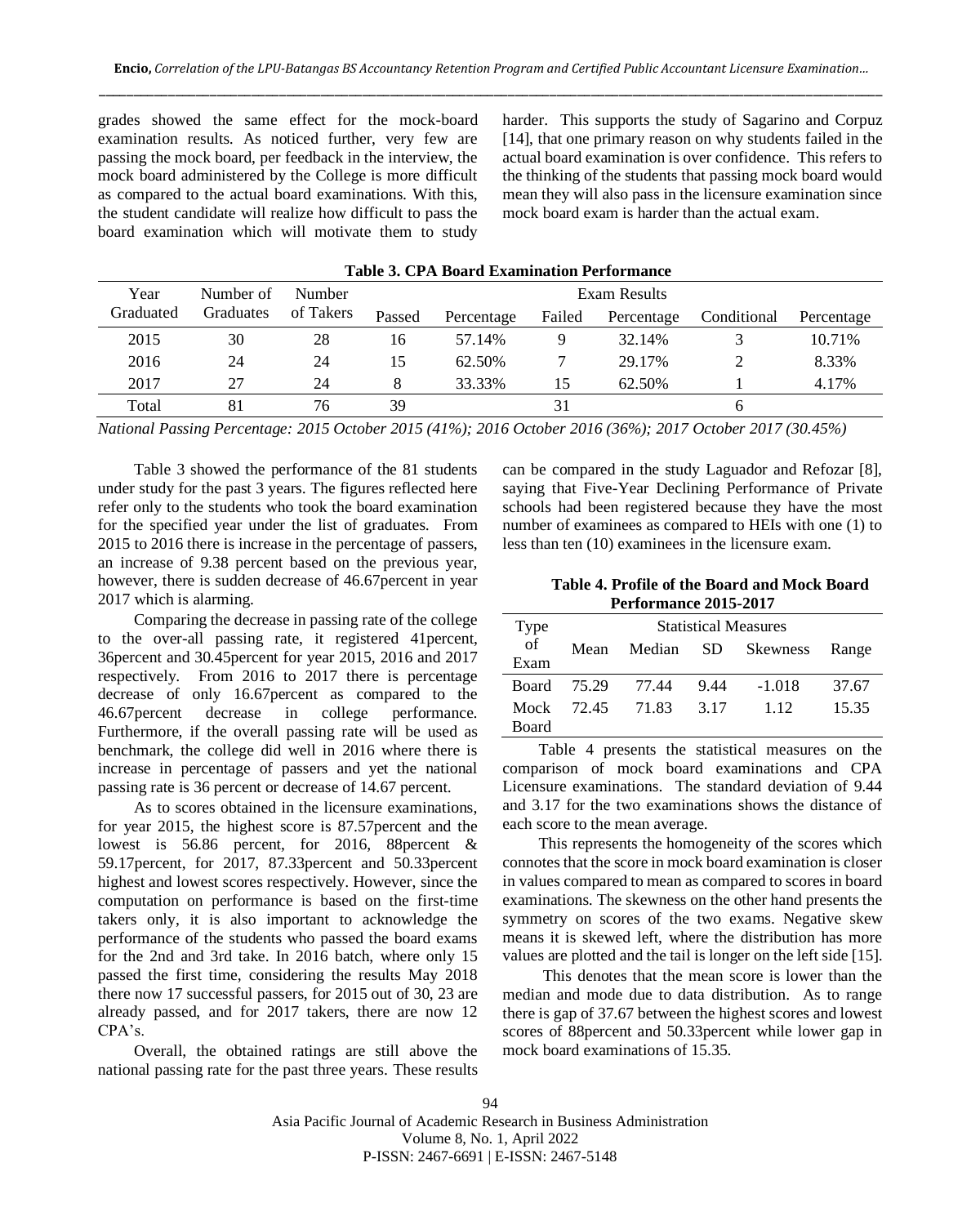

**Figure 2. CPA Licensure Examination and Mock Board AY 2015-2017**

Figure 2 represents the comparative presentation of the mock board results and in the actual board examinations given for three years (2015, 2016, and 2017). There is little percentage of passers in mock board examinations as compared to actual board. There is ranking conducted and the lower rank from cut-off are subjected to such interventions. The result per subject is reviewed and students are advised on which area that needs intensive study. After the intervention, removal examination is given to test if there is improvement. The college makes sure that the students understand their performance. A very objective advice is given by the Dean and Faculty Adviser to each student.

This action validates the findings of Bergen and Lane [16] saying that examinations does not only provide students the opportunity to demonstrate what they know but also it has the power to enhance what the students know, also it can be said that exams improve learnings.

**Table 5 Pearson Correlation Coefficient of Mock Board and CPA Board Examinations**

| UFA DOAFU EXAIIIIIIAUOIIS |             |         |                       |  |  |
|---------------------------|-------------|---------|-----------------------|--|--|
| Mockboard/                | Pearson r   | p-value | Verbal                |  |  |
| Board                     | coefficient |         | <b>Interpretation</b> |  |  |
| 2015                      | 0.762       | 0.0014  | Significant           |  |  |
|                           |             |         | Relationship          |  |  |
| 2016                      | 0.649       | 0.0023  | Significant           |  |  |
|                           |             |         | Relationship          |  |  |
| 2017                      | 0.786       | 0.4487  | No Significant        |  |  |
|                           |             |         | Relationship          |  |  |
| Over-all                  | 0.693       | 0.1392  | <b>No Significant</b> |  |  |
|                           |             |         | <b>Relationship</b>   |  |  |

Table 5 presents the correlation of mock-board examination and the actual CPA board. The data shows that generally there is no significant relationship between the two examinations with the p-value of 0.1392 which is greater than 0.05. This means that there is no relationship between mock board exam and CPA licensure examination, thus passing the mock-board examination does not guarantee the examinee for also passing the CPA Board examination. In the study conducted by Jessee [17] it is said that in evaluating the influence of clinical mock-board to the success rate, it was found out that no single aspect of the mock-board had statistically reflect significant effect on the outcome of the examinations. Another validation is on the study of Sagarino and Corpuz [14], that review and conduct of the mock-board examinations were not done by the same people who prepared the questionnaires for the Board Exam and there can be impartiality if there will be significant relationships.

However, for the years 2015 and 2016, there is significant relationship between mock-board and board examination which is observed that those who passed in the mock board examinations are also passers of board exams. According to students, the mock board exam served as gauge in determining the capability of students in taking the licensure examinations. The results is a reminder to study harder to ensure in passing the actual board.

| Table 6                                            |  |  |  |  |
|----------------------------------------------------|--|--|--|--|
| <b>Pearson Correlation Coefficient of Academic</b> |  |  |  |  |
| <b>Performance and CPA Board Examinations</b>      |  |  |  |  |

|             | r-value | p-value | Verbal         |
|-------------|---------|---------|----------------|
|             |         |         | Interpretation |
| Academic    | 0.600   | 0.003   | Significant    |
| Performance |         |         | Relationship   |
| and Board   |         |         |                |
| Exams       |         |         |                |

Table 6 shows that the academic performance is found to have a significant moderately positive relationship  $(r=.600)$  with board examination results  $(p=.0030)$ . this reveals that the better the academic performance, the better is the performance in CPA Board Examination. This means further that the academic performance which was achieved by the students through various factors like teaching style or faculty and instruction, course contents and curriculum has contribution to the students in passing the Board examinations. The retention of the students through the elimination of less qualified students to purse the BSA Program has also contributions. This result validates the result of the study conducted by Sagarino and Corpus [14], when he found out that there is significant relationship between the academic performance and board examination performance of students.

Based on the interview conducted, the students said that the faculty members are instrumental in the success of the graduates, the quality of instruction rendered by the teachers motivates them to perform well in the class. In a

Asia Pacific Journal of Academic Research in Business Administration Volume 8, No. 1, April 2022 P-ISSN: 2467-6691 | E-ISSN: 2467-5148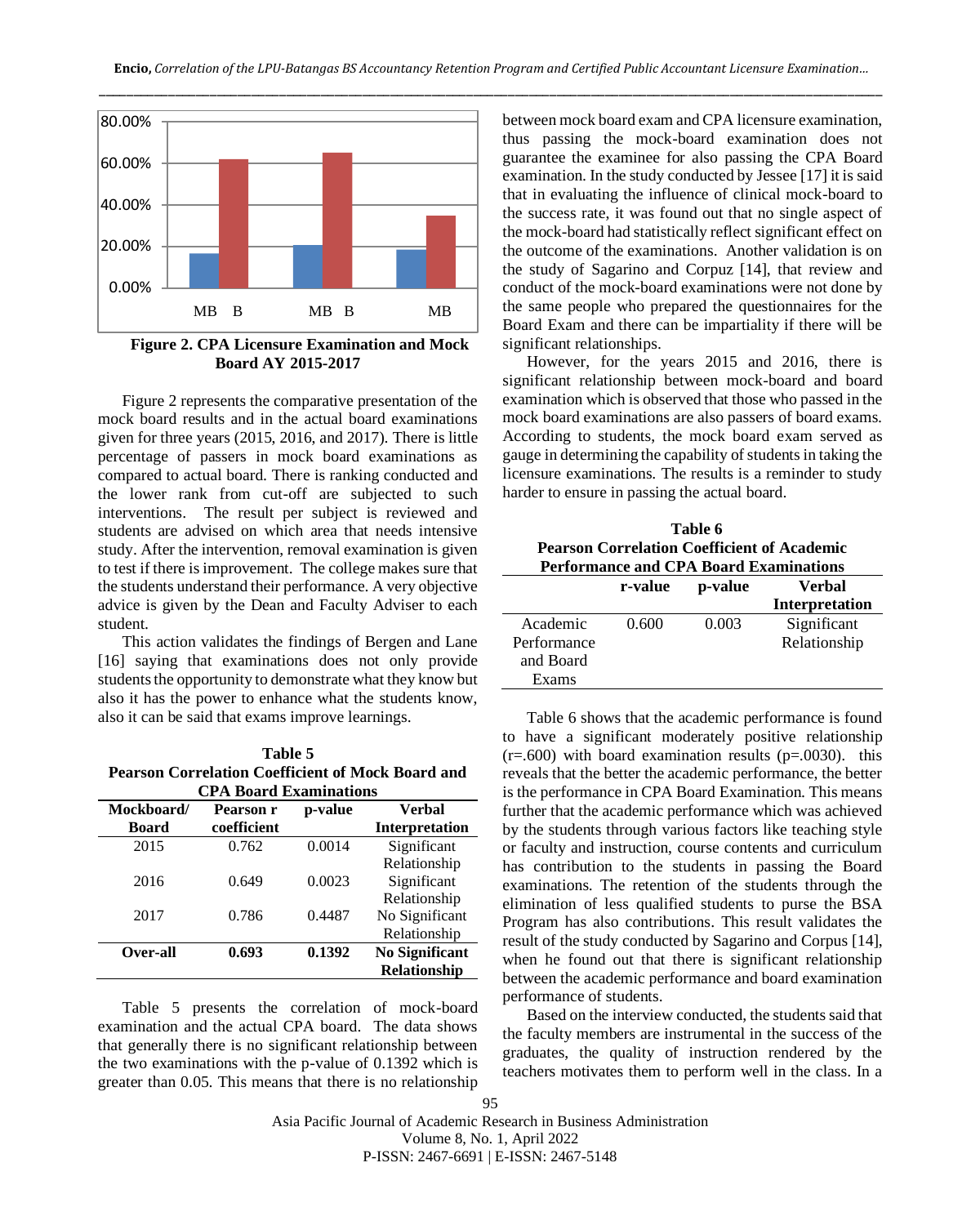study conducted by Kirk [18]. it was revealed that the teaching style and teaching behavior, the course contents or structure, the assignments given and the interaction among students have large effect on the students to perform well. Students are becoming more motivated to study if they see the faculty exerts effort to make the students learn.

Another study conducted by Edenfield and Hansen [16] found out that grade point average (GPA) had the most significant correlation with the National Council Licensure Examination scores.

#### **Proposed Intervention Program**

#### **Objective**

1. To enhance the passing rate in CPA Board Examinations.

#### **Program of Activities**

#### **A. Faculty, Instruction & Curriculum Area**

- 1. Regular updating of syllabi and Curriculum review based on PRC requirements in BS Accountancy Program.
- 2. Provide adequate and updated infrastructure for the students in terms of books and review materials.
- 3. Closely monitor the students' performance in the review school. The responsibility of the College does not end after graduation but until the student passed the Board Exam and gainfully employed.
- 4. The faculty members need to be updated on the latest trends or changes or modifications in the board subjects. Regular loading of the subject to the faculty may help bring expertise to each faculty and focus on their specialization.
- 5. Strictly implement the admission and retention program to ensure the college will have competent and qualified students in the BSA Program.

#### **B. Review Program**

- 1. Continuously tie-up with the reputable review center for easy access in monitoring the performance of the students on their review. They may also help the college in providing materials that can be used by the faculty in the conduct of in-house review during the last semester in the Program and mock-board examinations.
- 2. Tap good lecturers/reviewers who are expert or practitioner to ensure more ideas and tips can be given to students to pass the board exams.

#### **CONCLUSION AND RECOMMENDATION**

Based on the findings of the study, the College has a clear retention program in terms of academic performance, with average retention rate of 25.07% for the past three and years and mean of 72.45 for mock-board examinations. The results of CPA board examinations for 2015-2017 showed good performance by attaining above national passing rate consistently. There is significant moderately positive relationship between academic performance and CPA Board examinations however mock board exam is a good training for taking the board. A proposed intervention plan to enhance the passing percentage is prepared.

The researcher recommend that the College may continue the retention program to ensure that only qualified students will be accepted in the BS Accountancy program. This will lessen the percentage of failures that affects the school's performance. Continuous collaboration among reputable reviewers and review centers may be maintained to ensure students are given the best review services to further improve the board rating performance of LPU-Batangas. Mock board examinations may continuously be given although there is no significant relationship. However, it still helps a lot among students in their preparation to take the board. The proposed intervention plan may be adopted to enhance the passing rate.Future researchers may conduct continuous study to assess the effectiveness of the retention program using other variables.

#### **REFERENCES**

- [1]. CAS (2018). The Accounting Profession, Center for Accounting and Society, University of Edinburgh, Business School
- [2]. Perpetua, O. I. (2014). Correlation Study between Performances in Mathematics and Accounting Subjects among Undergratuates Students in the Nigerian Tertiary Institutions, *IOSR Journal of Business and Management,* 16(11) 74-76
- [3]. Republic Act 9298. Philippine Accountancy Law
- [4]. Ballado-Tan, J. (2015). Performance in the accountancy licensure examination of the University of Eastern Philippines: A Look at Curriculum and Instruction. *International Journal of Innovation and Applied Studies*, *11*(3), 598.
- [5]. Fetalvero, S. M., Faminial, T. T., Montoya, E. F., Foja, E. S., & Fetalvero, E. G. (2018). Evaluation of Romblon State University's adopt-a-reviewee project for Certified Public Accountant licensure examination. *Asia Pacific Journal of Multidisciplinary Research*, *6*(1), 110-116.
- [6]. Terano, H. J. R. (2018). Regression model of the licensure examination performance of electronics engineering graduates in a state college in the Philippines. Advances and Applications in Mathematical Sciences, 18(2), 197-204.